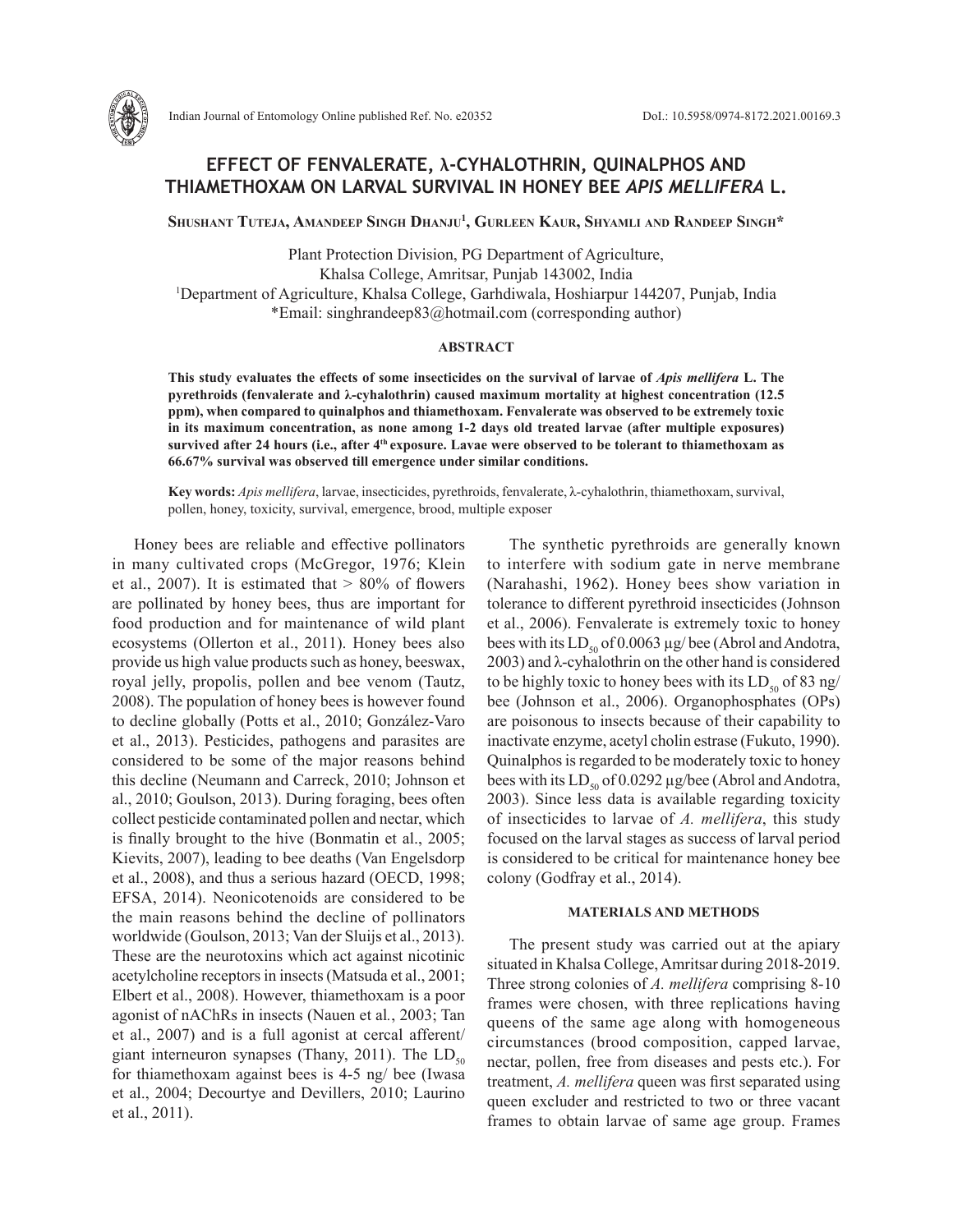containing eggs were separated on the same day when eggs were placed in sufficient number by the queen by frequent surveillance of these frames. To achieve more eggs, these frames were substituted with other chosen frames and the process continued until the specified age group requirement was met. Ten larvae constituted a replication to accomplish requirement of larvae for control and for all the five concentrations from or close to the middle region of single frame with proper space for cage installation prior to emergence to record the rate of emergence.

Four insecticides viz., thiamethoxam, λ-cyhalothrin, fenvalerate and quinalphos were evaluated, with the concentrations decided on the basis of residue reported in pollen and nectar (Johnson et al., 2010). However, approach towards higher concentrations was also made to compare toxicity. Five concentrations *viz*. 0.02, 0.1, 0.5, 2.5 and 12.5 ppm were included, and done using micropipette (10 $\mu$ l) through which 1  $\mu$ l of the insecticide solution was applied in each cell in the marked region containing larva. Two controls were used viz. negative control (without solvent) and positive control (with solvent) for comparison. Insecticides were applied as single and multiple doses, in the latter case, applied more than once with a waiting period of 24 hr after each; thus applied four times in case of 1-2 days old larva and 2 times with 3-4 days old larva. The survival of worker brood was recorded after 24 hr of application of insecticides. The number of larvae capped among survived were also recorded. The data obtained was statistically analysed in randomized block design (RBD) through SPSS software (version 21).

### **RESULTS AND DISCUSSION**

The results revealed a dose dependent reduction in survival of larvae of different age groups with application of insecticides; and mortality can occur at any stage of development after exposure; and 1-2 days old larvae were more susceptible compared to 3-4- and 5-6-days old ones. One time exposure of insecticides on survival of *A. mellifera* larva revealed high susceptibility towards fenvalerate. At highest concentration tested i.e.

Table 1. Effect of single exposure of insecticides on survival of larvae of *A. mellifera*

| Chemical               |                | 1-2 days old larvae     |                            |                              | 3-4 days old larvae     |                         |                             | 5-6 days old larvae |                     |                            |
|------------------------|----------------|-------------------------|----------------------------|------------------------------|-------------------------|-------------------------|-----------------------------|---------------------|---------------------|----------------------------|
| and                    |                | Survived                | Capped                     | Emerged                      | Survived                | Capped                  | Emerged                     | Survived            | Capped              | Emerged                    |
| Conc. used             |                | brood                   | brood                      | bees                         | brood                   | brood                   | bees                        | brood               | brood               | bees                       |
| (in ppm)               |                | $(1$ DAT)               |                            |                              | $(1$ DAT)               |                         |                             | $(1$ DAT)           |                     |                            |
| Fenvalerate            | NC             | $10.00^{\circ}$         | $9.334 \pm 0.58$           | $8.674 \pm 0.58$             | $10.00^{\circ}$         | $10.00^{\rm a}$         | $10.00^{\rm a}$             | $10.00^{\circ}$     | $10.00^{\circ}$     | $10.00^{\circ}$            |
|                        | PC             | $9.334 \pm 0.58$        | $9.334 \pm 0.58$           | $9.00^{\circ} \pm 0.00$      | $10.00^{\circ}$         | $10.00^{\rm a}$         | $10.00^{\circ}$             | $10.00^{\circ}$     | $10.00^{\rm a}$     | $10.00^{\circ}$            |
|                        | 0.02           | $10.00^a$               | $9.67^{\circ} \pm 0.58$    | $8.67^{\mathrm{a}} \pm 0.58$ | $10.00^{\circ}$         | $10.00^{\circ}$         | $10.00^a$                   | $10.00^{\circ}$     | $10.00^{\circ}$     | $10.00^a$                  |
|                        | 0.1            | $9.674 \pm 0.58$        | $9.00^{\circ} \pm 0.00$    | $8.674 \pm 0.58$             | $10.00^{\circ}$         | $10.00^{\rm a}$         | $10.00^{\circ}$             | $10.00^a$           | $10.00^{\rm a}$     | $10.00^a$                  |
|                        | 0.5            | $9.334 \pm 0.58$        | $9.00^{\mathrm{a}}\pm0.00$ | $8.334 \pm 0.58$             | $10.00^{\circ}$         | $9.33^{b} \pm 0.58$     | $9.00^{\circ}$ ± 0.00       | $10.00^{\rm a}$     | $10.00^{\circ}$     | $9.334 \pm 0.58$           |
|                        | 2.5            | $9.334 \pm 0.58$        | $9.00^{\circ} \pm 0.00$    | $7.674 \pm 1.15$             | $10.00^{\circ}$         | $9.00^{\circ} \pm 0.00$ | $8.67^{\circ}$ ± 0.58       | $9.334 \pm 0.58$    | $9.334 \pm 0.58$    | $9.334 \pm 0.58$           |
|                        | 12.5           | $4.67^{\circ}$ ± 1.15   | $1.67^{\circ}$ ± 1.53      | $1.00^{\circ}$ ± 1.00        | $8.67^{\circ}$ ± 0.58   | $8.00^{\circ} \pm 0.00$ | 6.67 $\textdegree \pm 0.58$ | $8.674 \pm 1.15$    | $8.674 \pm 1.15$    | $6.67^{\text{b}} \pm 0.58$ |
| $\lambda$ -cyhalothrin | N <sub>C</sub> | $10.00^{\circ}$         | $9.67^{\circ} \pm 0.58$    | $9.334 \pm 0.58$             | $10.00^{\circ}$         | $10.00^{\circ}$         | $9.67^{\circ} \pm 0.58$     | $10.00^{\circ}$     | $10.00^{\circ}$     | $10.00^{\circ}$            |
|                        | PC             | $10.00^a$               | $9.00^{\circ} \pm 0.00$    | $9.00^{ab} \pm 0.00$         | $10.00^a$               | $9.67^{ab} \pm 0.58$    | $9.674 \pm 0.58$            | $10.00^{\circ}$     | $10.00^{\circ}$     | $10.00^a$                  |
|                        | 0.02           | $10.00^{\circ}$         | $10.00^{\rm a}$            | $9.334 \pm 0.58$             | $10.00^a$               | $10.00^{\rm a}$         | $9.674 \pm 0.58$            | $10.00^{\rm a}$     | $10.00^{\rm a}$     | $10.00^a$                  |
|                        | 0.1            | $10.00^{\rm a}$         | $10.00^{\circ}$            | $9.00^{ab} \pm 0.00$         | $10.00^{\rm a}$         | $10.00^{\circ}$         | $9.334 \pm 0.58$            | $10.00^{\rm a}$     | $10.00^{\text{a}}$  | $10.00^a$                  |
|                        | 0.5            | $10.00^a$               | $9.334 \pm 0.58$           | $8.67^{ab} \pm 0.58$         | $10.00^{\circ}$         | $9.33^{ab} \pm 0.58$    | $9.00^{\mathrm{a}}\pm0.00$  | $10.00^{\circ}$     | $10.00^a$           | $9.67^{ab} \pm 0.58$       |
|                        | 2.5            | $9.33^{ab} \pm 0.58$    | $9.00^{\circ} \pm 0.00$    | $7.67^{\rm b} \pm 0.58$      | $9.67^{\circ} \pm 0.58$ | $8.67^{\circ} \pm 0.58$ | $8.334 \pm 0.58$            | $10.00^{\circ}$     | $10.00^{\circ}$     | $9.00^{\circ} \pm 0.00$    |
| Quinalphos             | 12.5           | $8.67^{\circ} \pm 0.58$ | $3.67^b \pm 0.58$          | $3.33^{\circ} \pm 0.58$      | $9.00^{\circ} \pm 0.00$ | $7.33 \pm 0.58$         | $6.67^{\text{b}} \pm 0.58$  | $9.33^{b} \pm 0.58$ | $9.33^{b} \pm 0.58$ | $7.33 \pm 0.58$            |
|                        | NC             | $10.00^a$               | $9.67^{\circ} \pm 0.58$    | $9.33^{\circ} \pm 0.58$      | $9.67 \pm 0.58$         | $9.00^{\circ} \pm 0.00$ | $9.00^{\circ} \pm 0.00$     | $10.00^a$           | $10.00^a$           | $9.67^{\circ} \pm 0.58$    |
|                        | PC             | $10.00^{\circ}$         | $9.33^{ab} \pm 0.58$       | $9.00^{ab} \pm 0.00$         | $9.33 \pm 0.58$         | $9.334 \pm 0.58$        | $9.334 \pm 0.58$            | $10.00^{\rm a}$     | $10.00^{\circ}$     | $9.674 \pm 0.58$           |
|                        | 0.02           | $10.00^a$               | $9.674 \pm 0.58$           | $9.334 \pm 0.58$             | $9.67 \pm 0.58$         | $9.674 \pm 0.58$        | $9.00^{\circ} \pm 0.00$     | $10.00^{\circ}$     | $10.00^a$           | $9.674 \pm 0.58$           |
|                        | 0.1            | $8.67^{ab} \pm 0.58$    | $8.67^{ab} \pm 0.58$       | $8.67^{ab} \pm 0.58$         | $9.67 \pm 0.58$         | $9.334 \pm 0.58$        | $9.00^{\circ} \pm 0.00$     | $10.00^a$           | $10.00^{\circ}$     | $9.674 \pm 0.58$           |
|                        | 0.5            | $9.33^{ab} \pm 0.58$    | $8.67^{ab} \pm 0.58$       | $8.67^{ab} \pm 0.58$         | $9.67 \pm 0.58$         | $9.00^{\circ} \pm 0.00$ | $8.674 \pm 0.58$            | $10.00^{\rm a}$     | $10.00^a$           | $9.334 \pm 0.58$           |
|                        | 2.5            | $9.33^{ab} \pm 0.58$    | $8.00^{b} \pm 0.00$        | $7.33^{b} \pm 0.58$          | $9.00 \pm 1.00$         | $8.674 \pm 0.58$        | $8.334 \pm 0.58$            | $10.00^{\rm a}$     | $10.00^{\circ}$     | $9.00^{ab} \pm 0.00$       |
|                        | 12.5           | $8.00^{b} \pm 1.00$     | $6.33 \pm 0.58$            | $4.00 \pm 1.00$              | $8.33 \pm 0.58$         | $7.00^{\circ}$ ± 1.00   | $6.67^{\text{b}} \pm 0.58$  | $9.33^{b} \pm 0.58$ | $9.33^{b} \pm 0.58$ | $7.33^{b} \pm 1.15$        |
|                        | NC             | $9.67 \pm 0.58$         | $9.674 \pm 0.58$           | $9.674 \pm 0.58$             | 10.00                   | $10.00^{\rm a}$         | $9.67 \pm 0.58$             | 10.00               | 10.00               | $9.67 \pm 0.58$            |
| Thiamethoxam           | PC             | 10.00                   | $10.00^{\circ}$            | $9.67^{\circ} \pm 0.58$      | 10.00                   | $10.00^{\rm a}$         | $9.67 \pm 0.58$             | 10.00               | 10.00               | $9.67 \pm 0.58$            |
|                        | 0.02           | 10.00                   | $10.00^{\circ}$            | $9.674 \pm 0.58$             | 10.00                   | $10.00^{\circ}$         | $9.67 \pm 0.58$             | 10.00               | 10.00               | $9.67 \pm 0.58$            |
|                        | 0.1            | 10.00                   | $9.674 \pm 0.58$           | $9.334 \pm 0.58$             | 10.00                   | $10.00^{\rm a}$         | $9.67 \pm 0.58$             | 10.00               | 10.00               | $9.67 \pm 0.58$            |
|                        | 0.5            | 10.00                   | $10.00^{\circ}$            | $9.33^{\circ} \pm 0.58$      | 10.00                   | $10.00^{\circ}$         | $9.33 \pm 0.58$             | 10.00               | 10.00               | $9.67 \pm 0.58$            |
|                        | 2.5            | 10.00                   | $9.334 \pm 0.58$           | $8.67^{ab} \pm 0.58$         | $9.67 \pm 0.58$         | $9.674 \pm 0.58$        | $9.33 \pm 0.58$             | 10.00               | 10.00               | $9.67 \pm 0.58$            |
|                        | 12.5           | $9.67 \pm 0.58$         | $9.00^{\circ} \pm 0.00$    | $7.33^b \pm 0.58$            | $9.67 \pm 0.58$         | $9.00^{\circ} \pm 0.00$ | $8.33 \pm 0.58$             | 10.00               | 10.00               | $9.00 \pm 0.00$            |

All values Mean± SD; NC- Negative control; PC- Positive control; DAT- Days after treatment; Values significant at p=0.05; Variables (a, b, c.) significantly differ from each other (p=0.05)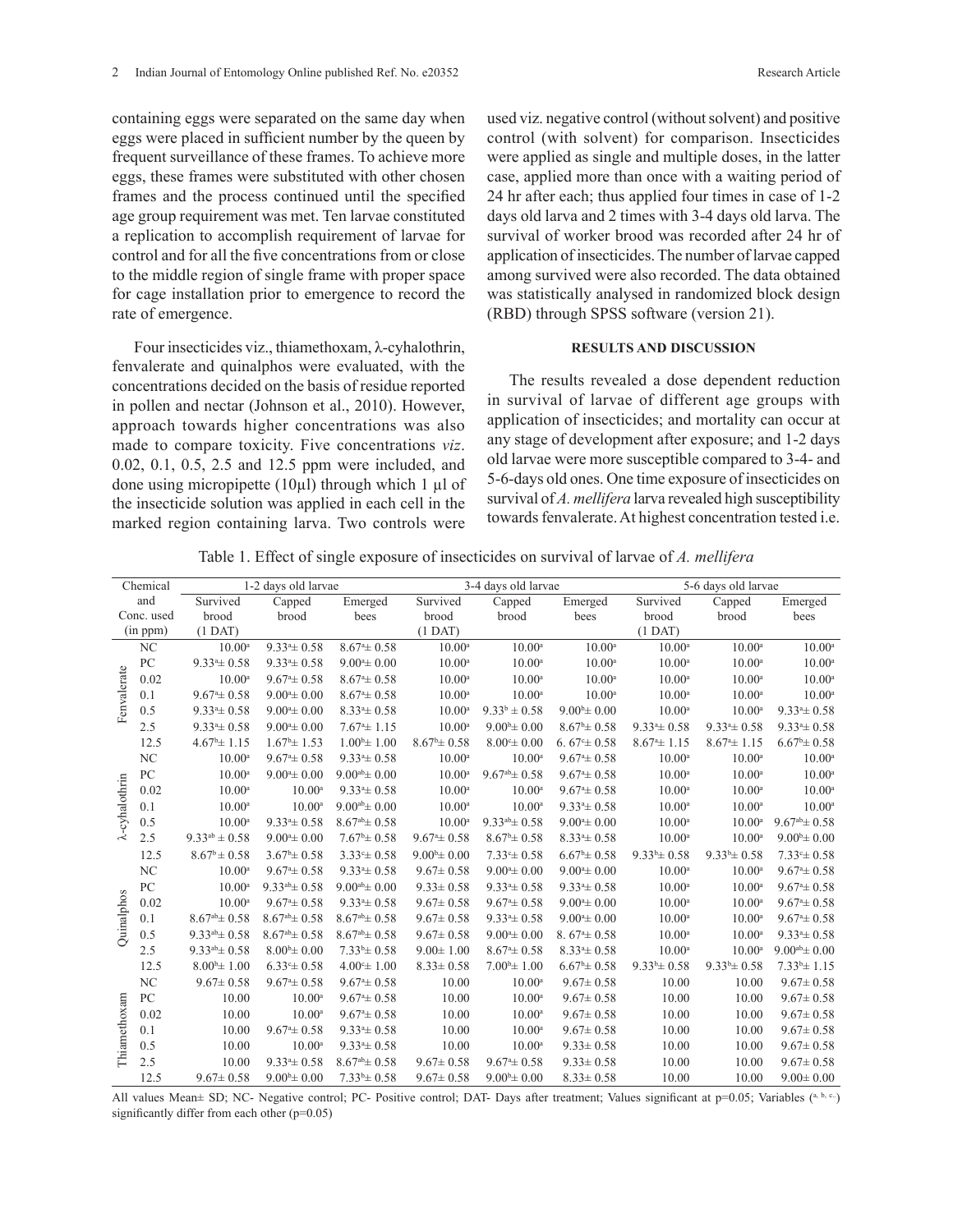| Chemical                      |      |                                | 1-2 days old larvae     |                         | 3-4 days old larvae            |                         |                         |  |
|-------------------------------|------|--------------------------------|-------------------------|-------------------------|--------------------------------|-------------------------|-------------------------|--|
| and<br>Conc. used<br>(in ppm) |      | Survived<br>brood<br>$(1$ DAT) | Capped<br>brood         | Emerged<br>bees         | Survived<br>brood<br>$(1$ DAT) | Capped<br>brood         | Emerged<br>bees         |  |
|                               | NC   | $9.334 \pm 0.58$               | $9.334 \pm 0.58$        | $9.334 \pm 0.58$        | $10.00^{\circ}$                | $10.00^{\rm a}$         | $10.00^{\rm a}$         |  |
| Fenvalerate                   | PC   | $9.334 \pm 0.58$               | $9.334 \pm 0.58$        | $9.334 \pm 0.58$        | $10.00^{\circ}$                | $10.00^{\circ}$         | $10.00^{\circ}$         |  |
|                               | 0.02 | $9.67^{\circ} \pm 0.58$        | $9.334 \pm 0.58$        | $9.334 \pm 0.58$        | $10.00^{\circ}$                | $10.00^{\rm a}$         | $10.00^{\circ}$         |  |
|                               | 0.1  | $9.334 \pm 0.58$               | $9.334 \pm 0.58$        | $9.00^{ab} \pm 1.00$    | $10.00^{\circ}$                | $10.00^{\circ}$         | $10.00^{\circ}$         |  |
|                               | 0.5  | $9.00^{\circ}$ ± 1.00          | $8.67^{\circ}$ ± 1.15   | $8.67^{ab} \pm 1.15$    | $9.334 \pm 0.58$               | $9.00^{\circ} \pm 0.00$ | $8.67^{\circ} \pm 0.58$ |  |
|                               | 2.5  | $8.334 \pm 0.58$               | $8.00^{\circ} \pm 0.00$ | $7.00^{\circ}$ ± 1.00   | $9.334 \pm 0.58$               | $9.00^{\circ} \pm 0.00$ | $8.00^{b} \pm 0.00$     |  |
|                               | 12.5 | 0.00 <sup>b</sup>              | 0.00 <sup>b</sup>       | 0.00 <sup>c</sup>       | $7.00^{\circ}$ ± 1.00          | $6.00^{\circ}$ ± 1.00   | $5.00 \pm 1.00$         |  |
|                               | NC   | $10.00^{\circ}$                | $10.00^{\circ}$         | $9.334 \pm 0.58$        | $10.00^{\circ}$                | $10.00^{\rm a}$         | $9.334 \pm 0.58$        |  |
|                               | PC   | $9.67^{\circ} \pm 0.58$        | $9.67^{ab} \pm 0.58$    | $9.334 \pm 0.58$        | $10.00^{\circ}$                | $9.67^{\circ} \pm 0.58$ | $9.334 \pm 0.58$        |  |
| $\lambda$ -cyhalothrin        | 0.02 | $10.00^{\circ}$                | $10.00^{\circ}$         | $9.334 \pm 0.58$        | $10.00^{\circ}$                | $10.00^{\rm a}$         | $9.334 \pm 0.58$        |  |
|                               | 0.1  | $10.00^{\circ}$                | 10.00 <sup>b</sup>      | $9.004 \pm 0.00$        | $10.00^{\circ}$                | $10.00^{\circ}$         | $9.334 \pm 0.58$        |  |
|                               | 0.5  | $9.334 \pm 0.58$               | $9.00^{ab} \pm 0.00$    | $8.33^{ab} \pm 0.58$    | $10.00^{\circ}$                | $9.334 \pm 0.58$        | $9.00^{\circ} \pm 0.00$ |  |
|                               | 2.5  | $9.00^{\circ}$ ± 1.00          | $8.67^{\circ}$ ± 0.58   | $7.33^b \pm 0.58$       | $9.33 \pm 0.58$                | $9.334 \pm 0.58$        | $8.334 \pm 0.58$        |  |
|                               | 12.5 | $1.67^{\circ}$ ± 1.53          | $0.67 \pm 0.58$         | 0.00 <sup>c</sup>       | $6.67^{\circ}$ ± 0.58          | $5.67^{\circ}$ ± 0.58   | $4.33b \pm 1.53$        |  |
|                               | NC   | $9.334 \pm 0.58$               | $9.00^{\circ} \pm 0.00$ | $9.00^{\circ}$ ± 0.00   | $10.00^{\circ}$                | $9.67^{\circ} \pm 0.58$ | $9.00^{ab} \pm 0.00$    |  |
|                               | PC   | $9.33^{\circ} \pm 0.58$        | $9.33^{\circ} \pm 0.58$ | $9.334 \pm 0.58$        | $9.33^{ab} \pm 0.58$           | $9.33^{ab} \pm 0.58$    | $9.33^{\circ} \pm 0.58$ |  |
|                               | 0.02 | $9.334 \pm 0.58$               | $9.334 \pm 0.58$        | $9.004 \pm 0.00$        | $10.00^{\circ}$                | $9.00^{abc} \pm 0.00$   | $9.00^{ab} \pm 0.00$    |  |
|                               | 0.1  | $9.00^{\mathrm{a}} \pm 0.00$   | $8.67^{\circ} \pm 0.58$ | $8.33^{ab} \pm 0.58$    | $9.33^{ab} \pm 0.58$           | $8.67^{abc} \pm 0.58$   | $9.00^{ab} \pm 0.00$    |  |
| Quinalphos                    | 0.5  | $9.00^{\mathrm{a}}\pm0.00$     | $8.334 \pm 0.58$        | $8.00^{ab} \pm 1.00$    | $8.67^{ab} \pm 0.58$           | $8.33^{abc} \pm 0.58$   | $8.33^{ab} \pm 0.58$    |  |
|                               | 2.5  | $7.67^{\circ} \pm 0.58$        | $7.334 \pm 0.58$        | $7.33\pm 0.58$          | $8.33^{b} \pm 0.58$            | $8.00^{bc} \pm 0.00$    | $8.00^{b} \pm 0.00$     |  |
|                               | 12.5 | $3.67^{\circ}$ ± 2.31          | $2.67^{\circ}$ ± 1.53   | $1.33 \pm 0.58$         | $8.33^{b} \pm 0.58$            | $7.67^{\circ} \pm 0.58$ | $4.67^{\circ} \pm 0.58$ |  |
|                               | NC   | $9.334 \pm 0.58$               | $9.334 \pm 0.58$        | $9.334 \pm 0.58$        | 10.00                          | 10.00                   | $9.334 \pm 0.58$        |  |
| Thiamethoxam                  | PC   | $10.00^a$                      | $9.67^{\circ} \pm 0.58$ | $9.674 \pm 0.58$        | $9.67 \pm 0.58$                | $9.67 \pm 0.58$         | $9.334 \pm 0.58$        |  |
|                               | 0.02 | $9.67^{\circ} \pm 0.58$        | $9.67^{\circ} \pm 0.58$ | $9.004 \pm 0.00$        | 10.00                          | 10.00                   | $9.334 \pm 0.58$        |  |
|                               | 0.1  | $9.334 \pm 0.58$               | $9.00^{ab} \pm 0.00$    | $9.004 \pm 0.00$        | 10.00                          | $9.67 \pm 0.58$         | $9.334 \pm 0.58$        |  |
|                               | 0.5  | $9.00^{ab} \pm 0.00$           | $9.00^{ab} \pm 0.00$    | $8.674 \pm 0.58$        | 10.00                          | $9.33 \pm 0.58$         | $9.00^{ab} \pm 0.00$    |  |
|                               | 2.5  | $9.00^{ab} \pm 0.00$           | $8.67^{ab} \pm 0.58$    | $8.33^{\circ} \pm 0.58$ | $9.67 \pm 0.58$                | $9.33 \pm 0.58$         | $8.67^{ab} \pm 0.58$    |  |
|                               | 12.5 | $8.00^{b} \pm 0.00$            | $7.33^b \pm 1.15$       | $6.67^{\circ}$ ± 0.58   | $9.33 \pm 0.58$                | $9.00 \pm 1.00$         | $7.67^{\rm b} \pm 0.58$ |  |

Table 2. Effect of multiple exposures of insecticides on larvae of *A. mellifera*

Values Mean± S; NC- Negative control; PC- Positive control; DAT- Days after treatment

Values are significant at 5% level of significance, Variables (a, b, c..) significantly differ from each other at 5% level of significance

12.5 ppm, survival reduced significantly ( $p \le 0.05$ ) to 10 and 66.67% in 1-2 days old and 3-4 and 5-6 days old larvae, respectively. The other insecticide observed to be highly toxic was λ-cyhalothrin- in 1-2 days old larvae survival reduced significantly ( $p \le 0.05$ ) to 33.33% at the time of emergence at highest concentration i.e. 12.5 ppm; in 3-4 and 5-6 days old larvae, survival observed at emergence was 66.67 and 73.33% at 12.5 ppm. With quinalphos, at highest concentration (12.5 ppm), the survival in 1-2, 3-4, and 5-6 days old larvae significantly reduced ( $p \le 0.05$ ) to 40, 66.67 and 73.33% at the time of emergence. In case of thiamethoxam, 1-2 days old larvae showed 73.33% survival at emergence stage at 12.5 ppm; in 3-4 days old larvae, 83.33% survival was observed; and survival rate was extremely high in 5-6 days old larvae; however, at emergence, survival at highest concentration reduced non-significantly to 90% (Table 1).

Multiple exposure of insecticides to *A. mellifera* larvae lead to higher mortality in comparison to single exposure; 24 hr after application of last dose  $(4<sup>th</sup>$ exposure) of fenvalerate (12.5 ppm), all the treated larvae died; and same trend was observed in 3-4 days old larvae when exposed twice; at emergence, survival was 50% at highest concentration i.e. 12.5 ppm. Against λ-cyhalothrin, 6.67% survival in 1-2 days old larvae was observed at capping stage; and none survived till emergence; and in 3-4 days old ones, survival reduced significantly ( $p \le 0.05$ ) to 43.33% at emergence at 12.5 ppm. For quinalphos, 13.33% larval survival was observed in 1-2 days old larvae; and 46.67% survival was observed in 3-4 days old ones at 12.5 ppm. After multiple exposures of thiamethoxam, survival of larvae significantly reduced ( $p \le 0.05$ ) to 66.67% in 1-2 days old larvae and to 76.67% in 3-4 days old ones 12.5 ppm (Table 2). Comparison of toxicity with data obtained after single as well as multiple exposure, revealed reduction in survival at highest concentration as follows: Fenvalerate> λ-cyhalothrin> Quinalphos> Thiamethoxam. Abrol and Andotra (2003) reported that toxicity of fenvalerate to *A. mellifera* was greater than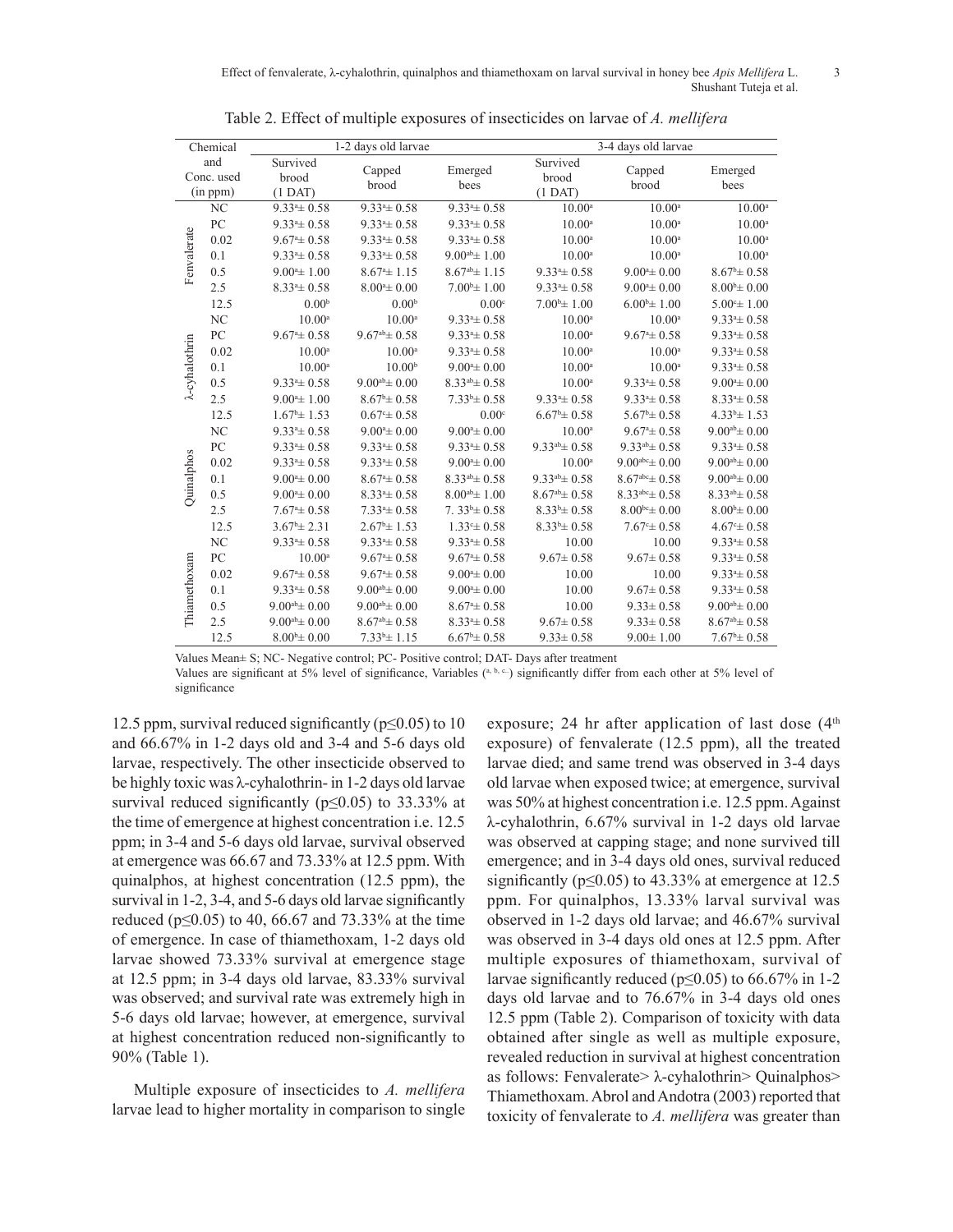that of quinalphos and Marletto et al. (2003) revealed that after 72 hr of exposure, λ-cyhalothrin was slightly more toxic to bumble bees than quinalphos.

The present study also showed that among the two pyrethroids, fenvalerate was more toxic to *A. mellifera* larvae; 24 hr after multiple exposures, all the larvae died at highest concentration (12.5 ppm); and with λ-cyhalothrin, also highly toxic, after multiple exposures, only 6.67% survival was observed at capping stage, whereas none survived till emergence. Lesser toxicity of λ-cyhalothrin as compared to fenvalerate might be due to difference in honey bee tolerance. Johnson et al. (2006) observed that honey bees showed variation in tolerance to pyrethroids and cytochrome P450 monooxygenases (P450s) plays an important role in detoxification. Among the insecticides evaluated, thiamethoxam was observed to be least toxic to larvae of *A. mellifera*. Earlier, however, thiamethoxam had been reported to be highly toxic to adult bees both via ingestion as well as through indirect contact (Iwasa et al., 2004; Laurino et al., 2011; Shah et al., 2020). It shows that the larval stage of honey bee is more tolerant to thiamethoxam. Lesser toxicity of some of the neonicotinoids to honey bee larvae is known (Yang et al., 2012; Tavares et al., 2015; Tavares et al., 2017). Although the reduction of survival was observed at higher concentrations tested, the survival was high at lower concentrations (residue level). Hence these insecticides can be considered as safe in case honey bee larvae, when exposed through residue in pollen or nectar.

#### **REFERENCES**

- Abrol D P, Andotra R S. 2003. Relative toxicity of some insecticides to *Apis mellifera* L.Journal of Asia-Pacific Entomology 6(2): 235-237.
- Bonmatin J M, Marchand P A, Charvet R, Moineau I, Bengsch E R, Colin M E. 2005. Quantification of imidacloprid uptake in maize crops. Journal of Agricultural and Food Chemistry 53(13): 5336- 5341.
- Decourtye A, Devillers J. 2010. Ecotoxicity of neonicotinoid insecticides to bees. Thany S H (ed.) Insect nicotinic acetylcholine receptors. Springer, New York, NY. 85-95 pp.
- Elbert A, Haas M, Springer B, Thielert W, Nauen R. 2008. Applied aspects of neonicotinoid uses in crop protection. Pest Management Science 64(11): 1099-1105.
- EFSA. 2014. Towards an integrated environmental risk assessment of multiple stressors on bees: Review of research projects in Europe, knowledge gaps and recommendations. EFSA Journal 12(3): 3594.
- Fukuto T R. 1990. Mechanism of action of organophosphorus and carbamate insecticides. Environmental Health Perspectives 87: 245-254.
- Godfray H C J, Blacquiere T, Field L M, Hails R S, Petrokofsky G, Potts S G, Raine N E, Vanbergen A J, McLean A R. 2014. A restatement

of the natural science evidence base concerning neonicotinoid insecticides and insect pollinators. Proceedings of the Royal Society B: Biological Sciences 281(1786): 20140558.

- González-Varo J P, Biesmeijer J C, Bommarco R, Potts S G, Schweiger O, Smith H G, Steffan-Dewenter I, Szentgyörgyi H, Woyciechowski M, Vilà M. 2013. Combined effects of global change pressures on animal-mediated pollination. Trends Ecology and Evolution 28: 524-530.
- Goulson D. 2013. An overview of the environmental risks posed by neonicotinoid insecticides. Journal of Applied Ecology 50: 977-987.
- Iwasa T, Motoyama N, Ambrose J T, Roe R M. 2004. Mechanism for the differential toxicity of neonicotinoid insecticides in the honey bee, *Apis mellifera*. Crop Protection 23(5): 371-378.
- Johnson R M, Ellis M D, Mullin C A, Frazier M. 2010. Pesticides and honey bee toxicity- USA. Apidologie 41: 312-331.
- Johnson R M, Wen Z, Schuler M A, Berenbaum M R. 2006. Mediation of pyrethroid insecticide toxicity to honey bees (Hymenoptera: Apidae) by cytochrome P450 monooxygenases. Journal of Economic Entomology 99(4): 1046-1050.
- Kievits J. 2007. Bee gone: colony collapse disorder. Pesticides News 76(6): 3-5.
- Klein A M, Vaissiere B E, Cane J H, Steffan-Dewenter I, Cunningham S A, Kremen C, Tscharntke T. 2007. Importance of pollinators in changing landscapes for world crops. Proceedings of the Royal Society B: Biological Sciences 274(1608): 303-313.
- Laurino D, Porporato M, Patetta A, Manino A. 2011. Toxicity of neonicotinoid insecticides to honey bees laboratory tests. Bulletin of Insectology 64: 107-113.
- Marletto F, Patetta A, Manino A. 2003. Laboratory assessment of pesticide toxicity to bumblebees. Bulletin of Insectology 56(1): 155-158.
- Matsuda K, Buckingham S D, Kleier D, Rauh J J, Grauso M, Sattelle D B. 2001. Neonicotinoids: insecticides acting on insect nicotinic acetylcholine receptors. Trends in Pharmacological Sciences 22(11): 573-580.
- McGregor S E. 1976. Insect pollination of cultivated crop plants. Agriculture handbook No. 496. Agricultural Research Service, US Department of Agriculture Washington, DC.
- Narahashi T. 1962. Effect of the insecticide allethrin on membrane potentials of cockroach giant axons. Journal of Cellular and Comparative Physiology 59(1): 61-65.
- Nauen R, Ebbinghaus-Kintscher U, Salgado V L, Kaussmann M. 2003. Thiamethoxam is a neonicotinoid precursor converted to clothianidin in insects and plants. Pesticide Biochemistry and Physiology 76(2): 55-69.
- Neumann P, Carreck N L. 2010. Honey bee colony losses. Journal of Apicultural Research 49: 1-6.
- OECD. 1998. Test No. 213: Honeybees, Acute Oral Toxicity Test. OECD Guidelines for the testing of chemicals, Section 2. OECD Publishing, Paris.
- Ollerton J, Winfree R, Tarrant S. 2011. How many flowering plants are pollinated by animals? Oikos 120: 321-326.
- Potts S G, Biesmeijer J C, Kremen C, Neumann P, Schweiger O, Kunin W E. 2010. Global pollinator declines: Trends, impacts and drivers. Trends in Ecology and Evolution 25(6): 345-353.
- Shah R, Al Maawali A S A, Al Raeesi A. 2020. Comparative toxicity of two neonicotinoids and a pyrethroid to forager honeybees (*Apis mellifera* L., 1758) (Hymenoptera: Apidae) by different exposure methods. Türkiye Entomoloji Dergisi (Turkish Journal of Entomology) 44(1): 111-121.